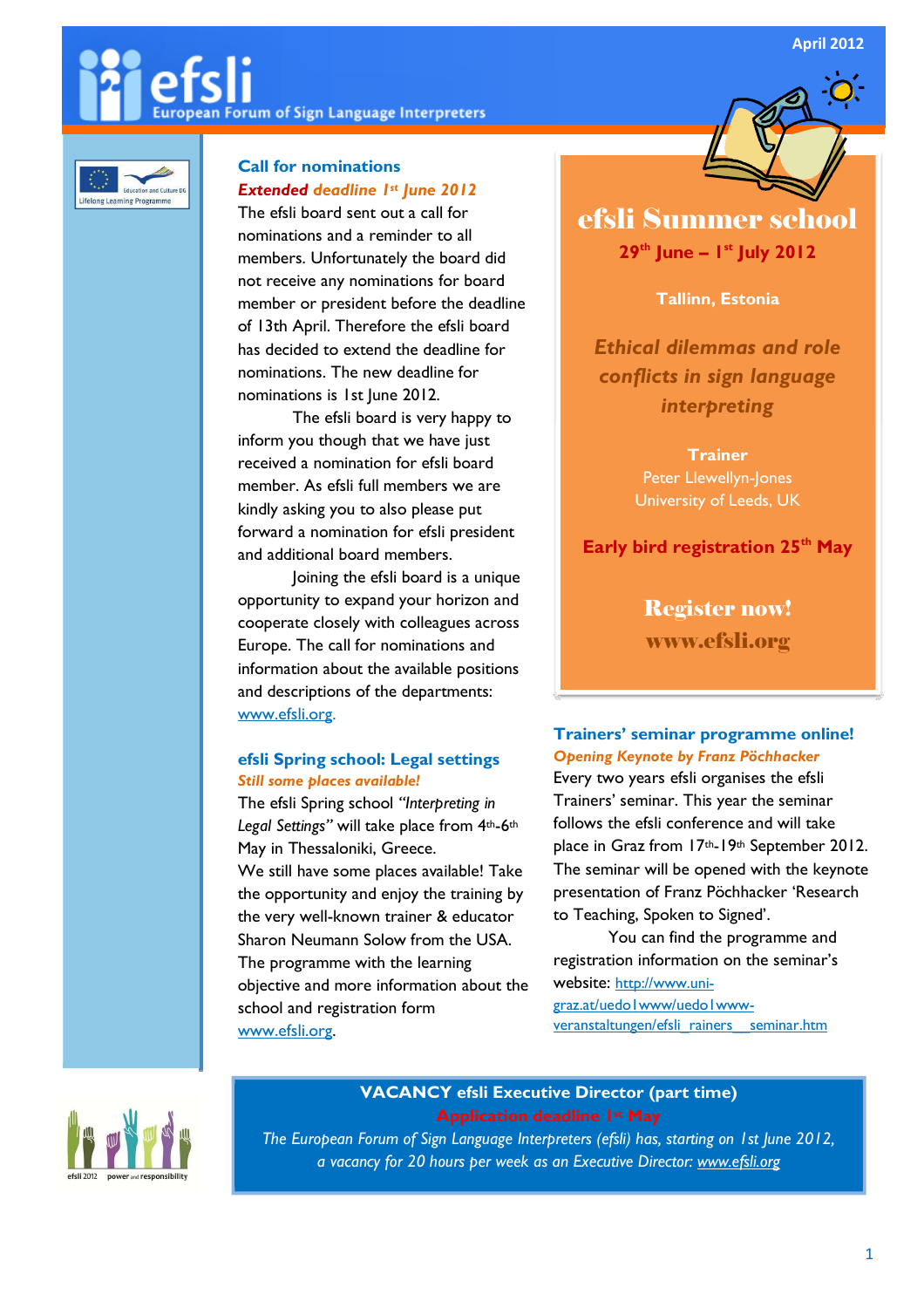April 2012<br>NEW Application deadline 1 June!

**European Forum of Sign Language Interpreters** 



and Cult Lifelong Learning Programme

#### MAY 2012

4th-6th May efsli Spring school Thessaloniki, **Greece** 

17th-21st May EUD workshop Copenhagen Denmark

 $18th - 19th$  May **ESOSLI** conference Zwickau **Germany** 

## More details

& events: www.efsli.org/ efsli/efslievents/ calendar.html

#### efsli 2012 conference Over 150 registrations!

For the first time in efsli history we have had so many participants registering so early. Thanks to the wonderful and enthusiastic PR of the efsli 2012 organising team, interpreters across Europe and beyond are signing up to participate in the conference and the efsli 20th anniversary celebration.

 The scientific committee has selected the presenters and the interpreters have been confirmed. For the first time efsli is providing spoken language interpretation for Bosnian /Croatian /Serbian. In this way, the organisers and efsli hope to open the door to interpreters from countries neighbouring the conference. If you like to see who is coming to the efsli conference, go to www.efsli2012.org and click in the left hand menu on 'participants'.

#### efsli conference for FREE?! Bring in new individual members

The efsli membership contest is running well. In the graph below you see that ASLI has brought in the most new individual members so far!

Remember: for each new member, your association receives a 10 euro discount to the AGM & conference! If



your association brings in the most new individual members, you receive the winning prize: a full discount for the cost of one delegate at AGM/Conference. (AGM /Conference attendance and hotel – option 2 (twin accommodation). See here for more details: www.efsli.org/efsli/membership/joinefsli.php

#### efsli Internal Rules updated

The efsli Internal Rules are now updated on the efsli website according to the decisions taken at the AGM 2011.

#### efsli Research Fund – Apply today! Extended deadline 1st June 2012

The efsli Research Fund (eRF) was established in 2010 to encourage individuals who would like to undertake research in a topic related to sign language interpreting and who do not have sufficient funding to complete their research. The individual does not have to be affiliated with an educational programme or laboratory.

 At the working seminar in Hamburg, efsli collected ideas on topics that can be researched, which will be published on the efsli website soon. Of course other topics are welcome as well. Research can be carried out within existing projects (such as evaluation of training, assessment, tutoring, and registry processes) or can be new research.

 The eRF committee has collected over 5000 euros for the fund. The fund can cover up to 100 percent of the research costs, but it is assumed individuals will have another source(s) of funding to cover some of the costs. The fund can cover a variety of costs including: travel, administration, publishing, and other costs related to the research.

This year the application deadline has been extended to 1<sup>st</sup> June. See the